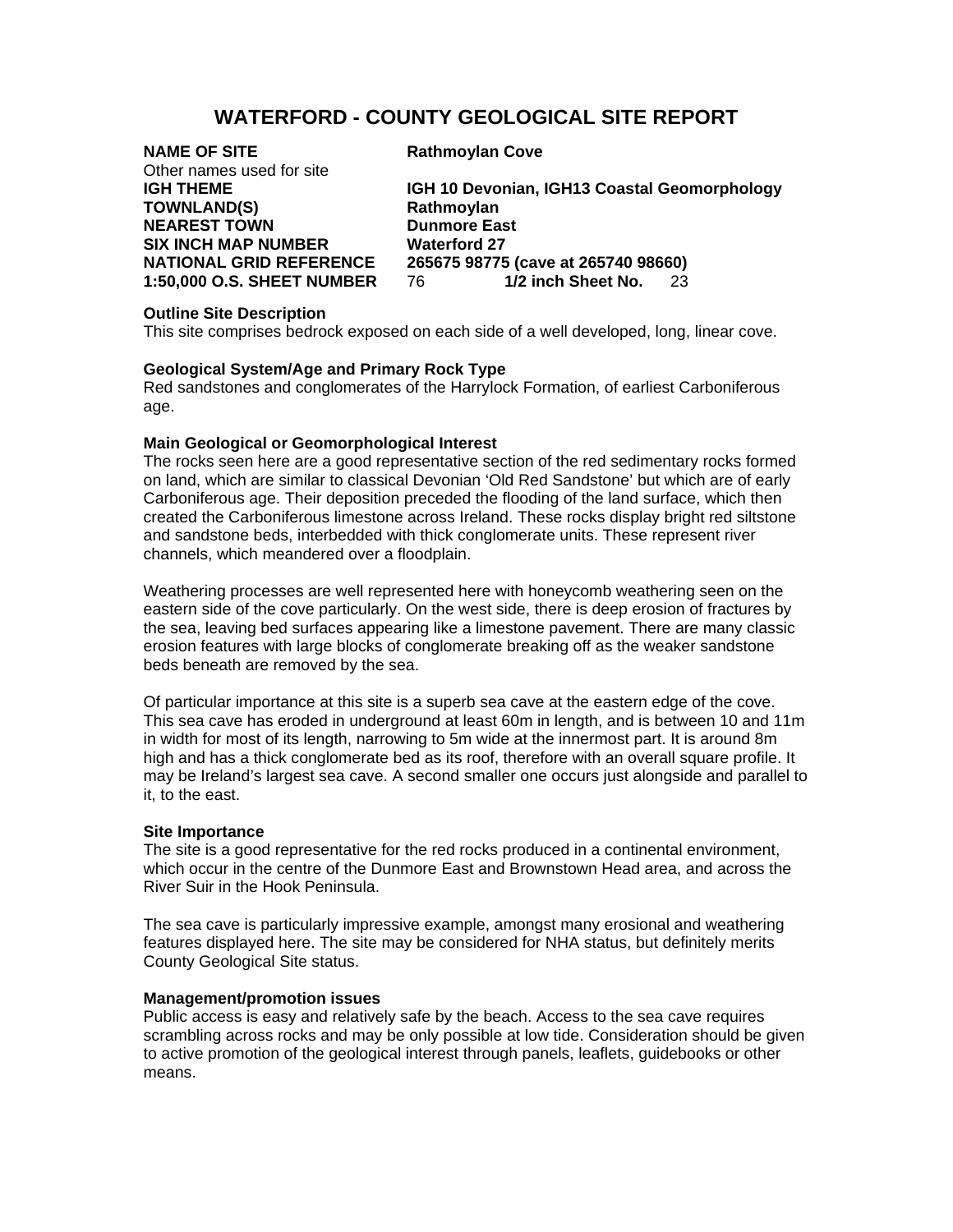

Cove. at Rathmoylan Cove, with freshest falls

Honeycomb weathering at Rathmoylan Block collapse of thick conglomerate beds Being the most angular blocks.



The entrances to the sea caves at Rathmoylan Cove.